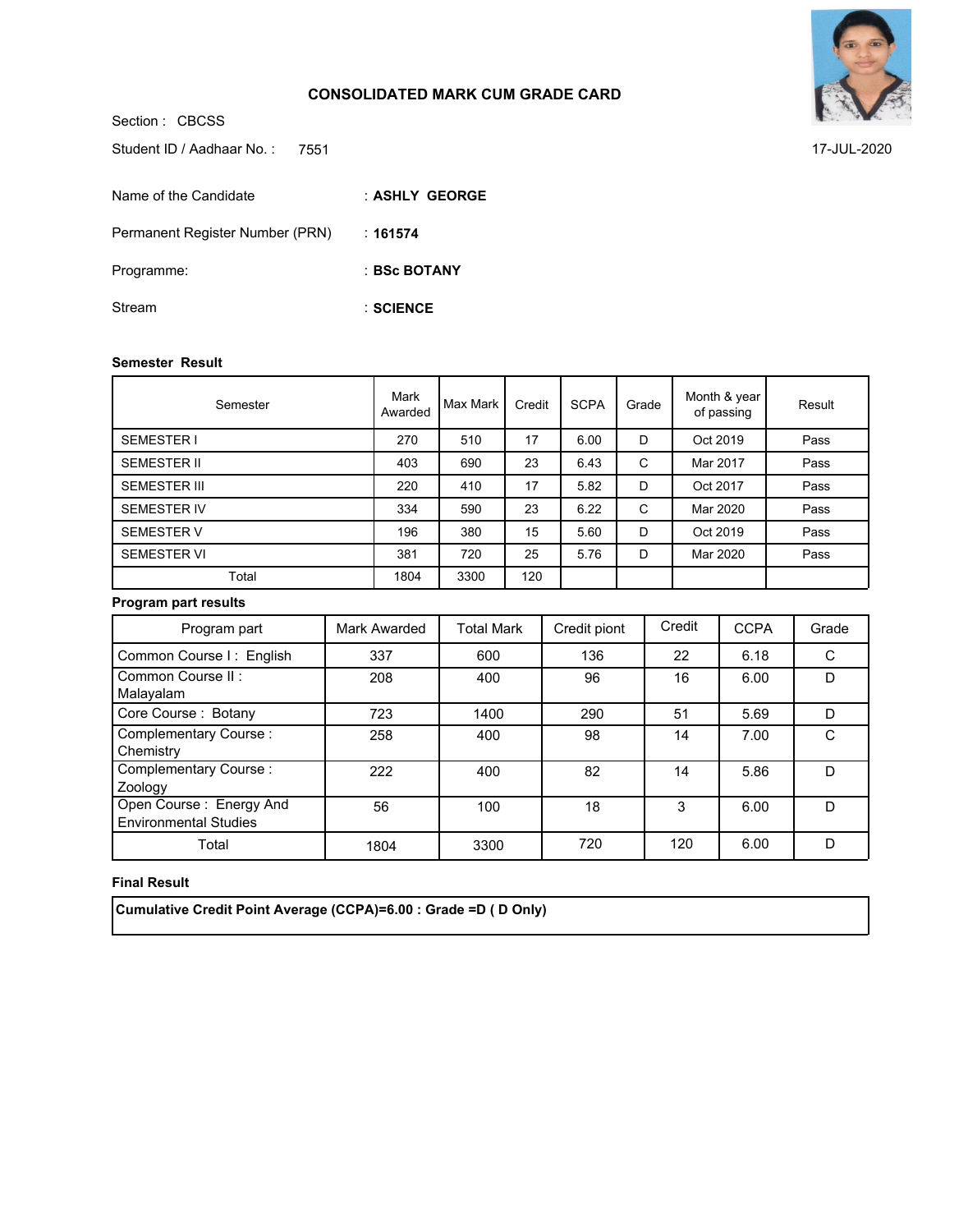

7552 17-JUL-2020

Student ID / Aadhaar No.: 7552

| Name of the Candidate           | : ASWATHYMOL T REGI |
|---------------------------------|---------------------|
| Permanent Register Number (PRN) | ∴ 161575            |
| Programme:                      | : BSc BOTANY        |
| Stream                          | $:$ SCIENCE         |

#### **Semester Result**

Section : CBCSS

| Semester            | Mark<br>Awarded | Max Mark | Credit | <b>SCPA</b> | Grade | Month & year<br>of passing | Result |
|---------------------|-----------------|----------|--------|-------------|-------|----------------------------|--------|
| <b>SEMESTER I</b>   | 247             | 510      | 17     | 5.35        | D     | Nov 2018                   | Pass   |
| <b>SEMESTER II</b>  | 444             | 690      | 23     | 6.91        | C     | Apr 2019                   | Pass   |
| <b>SEMESTER III</b> | 228             | 410      | 17     | 6.35        | C     | Oct 2018                   | Pass   |
| <b>SEMESTER IV</b>  | 375             | 590      | 23     | 6.78        | C     | Mar 2019                   | Pass   |
| <b>SEMESTER V</b>   | 198             | 380      | 15     | 5.80        | D     | Oct 2018                   | Pass   |
| <b>SEMESTER VI</b>  | 389             | 720      | 25     | 5.76        | D     | Mar 2020                   | Pass   |
| Total               | 1881            | 3300     | 120    |             |       |                            |        |

# **Program part results**

| Program part                                            | Mark Awarded | <b>Total Mark</b> | Credit piont | Credit | <b>CCPA</b> | Grade |
|---------------------------------------------------------|--------------|-------------------|--------------|--------|-------------|-------|
| Common Course I: English                                | 281          | 600               | 114          | 22     | 5.18        | D     |
| Common Course II:<br>Malayalam                          | 269          | 400               | 116          | 16     | 7.25        | B     |
| Core Course: Botany                                     | 751          | 1400              | 297          | 51     | 5.82        | D     |
| <b>Complementary Course:</b><br>Chemistry               | 263          | 400               | 100          | 14     | 7.14        | B     |
| Complementary Course:<br>Zoology                        | 248          | 400               | 97           | 14     | 6.93        | C     |
| Open Course: Energy And<br><b>Environmental Studies</b> | 69           | 100               | 21           | 3      | 7.00        | C     |
| Total                                                   | 1881         | 3300              | 745          | 120    | 6.21        |       |

## **Final Result**

**Cumulative Credit Point Average (CCPA)=6.21 : Grade =C ( C Only)** Grace mark awarded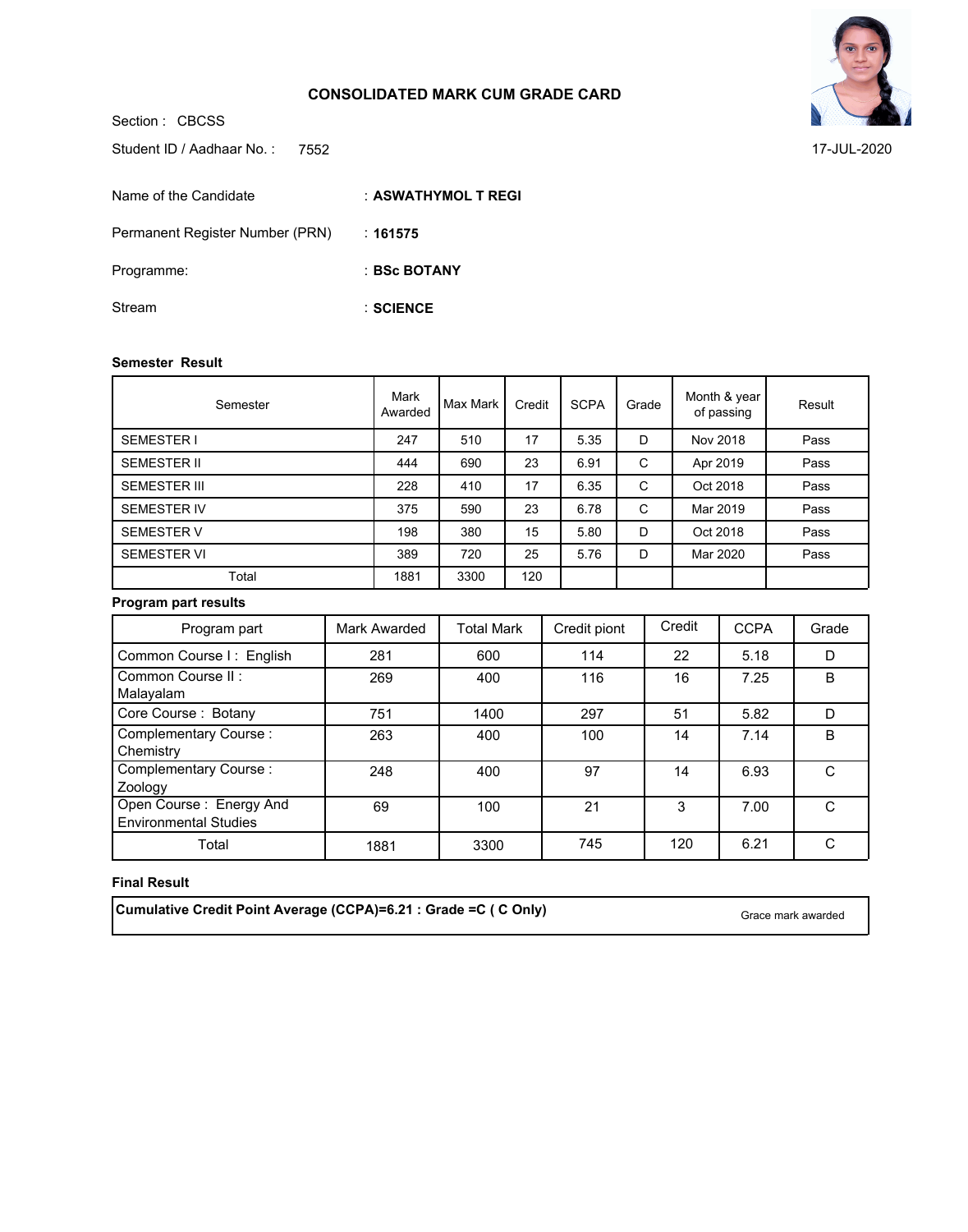Section : CBCSS **ATHIRA P. S** : **161577** : **BSc BOTANY** : **SCIENCE** : Student ID / Aadhaar No.: 7532 Name of the Candidate Permanent Register Number (PRN) Programme: Stream

#### **Semester Result**

| Semester            | Mark<br>Awarded | Max Mark | Credit | <b>SCPA</b> | Grade | Month & year<br>of passing | Result |
|---------------------|-----------------|----------|--------|-------------|-------|----------------------------|--------|
| <b>SEMESTER I</b>   | 336             | 510      | 17     | 7.18        | B     | Oct 2017                   | Pass   |
| <b>SEMESTER II</b>  | 476             | 690      | 23     | 7.39        | B     | Mar 2017                   | Pass   |
| <b>SEMESTER III</b> | 265             | 410      | 17     | 6.82        | C     | Oct 2017                   | Pass   |
| <b>SEMESTER IV</b>  | 374             | 590      | 23     | 7.00        | C     | Mar 2020                   | Pass   |
| <b>SEMESTER V</b>   | 197             | 380      | 15     | 5.60        | D     | Oct 2019                   | Pass   |
| <b>SEMESTER VI</b>  | 422             | 720      | 25     | 6.28        | C     | Mar 2020                   | Pass   |
| Total               | 2070            | 3300     | 120    |             |       |                            |        |

### **Program part results**

| Program part                                   | Mark Awarded | <b>Total Mark</b> | Credit piont | Credit | <b>CCPA</b> | Grade |
|------------------------------------------------|--------------|-------------------|--------------|--------|-------------|-------|
| Common Course I: English                       | 374          | 600               | 146          | 22     | 6.64        |       |
| Common Course II: Hindi                        | 258          | 400               | 112          | 16     | 7.00        |       |
| Core Course: Botany                            | 806          | 1400              | 317          | 51     | 6.22        | C     |
| <b>Complementary Course:</b><br>Chemistry      | 317          | 400               | 121          | 14     | 8.64        | A     |
| <b>Complementary Course:</b><br>Zoology        | 257          | 400               | 96           | 14     | 6.86        | C     |
| Open Course:<br><b>Environmental Chemistry</b> | 58           | 100               | 18           | 3      | 6.00        | D     |
| Total                                          | 2070         | 3300              | 810          | 120    | 6.75        | C     |

### **Final Result**

 **Cumulative Credit Point Average (CCPA)=6.75 : Grade =C ( C Only)**



7532 17-JUL-2020